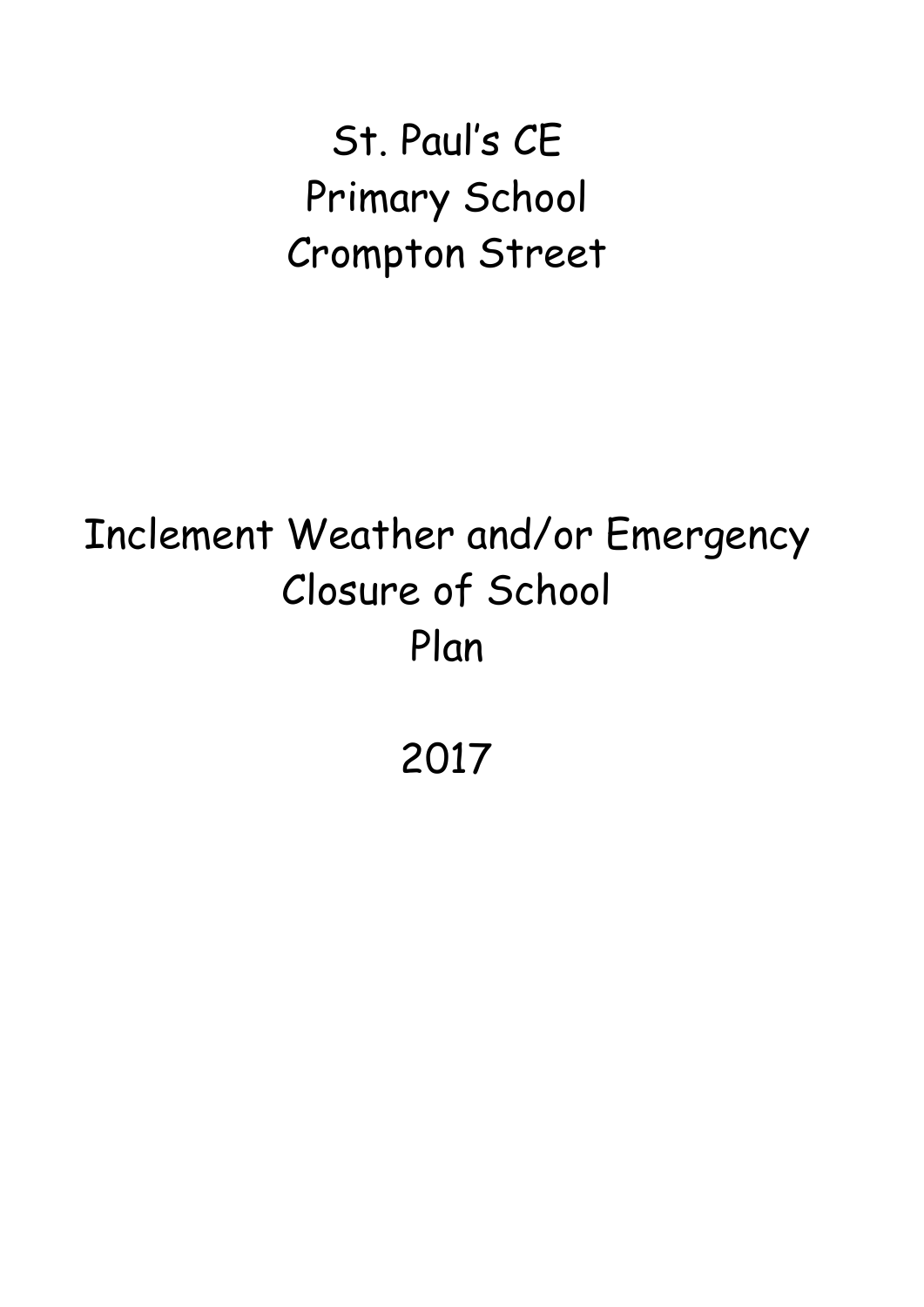# INTRODUCTION

The purpose of the document is to:

- Ensure the safety and wellbeing of all pupils and employees should a school have to deal with severe, inclement weather; and
- Ensure that all employees and parents are clear about their roles and responsibilities in the event of severe weather or school closures.

Inclement weather can be defined as snow, ice, and fog, which render journeys extremely hazardous.

Extremely hazardous includes those conditions in which the appropriate authorities advise people not to make unnecessary journeys or indeed travel at all.

The decision to close a school unexpectedly is not taken lightly; it is a decision which will be made by the school (Head Teacher). In all cases we will seek to avoid a school closure unless it is absolutely necessary.

The School aim is to maintain a service to parents and pupils for as long as is reasonably practical. However the interest and safety of children and staff are paramount under these circumstances.

# **PROCEDURES**

Once the decision to close the school has been made the Head Teacher will:

- Inform The Asset Development Team, Childrens Services, Telephone 0161 778 0447 or email [paula.flynn@salford.gov.uk o](mailto:paula.flynn@salford.gov.uk)f the closure.
- The Chair of Governors will be notified.
- The City of Salford website, [http://www.salford.gov.uk/schoolclosures.htm w](http://www.salford.gov.uk/schoolclosures.htm)ill be regularly updated with news of school closures.
- Staff will be informed of the school closure as soon as possible
- Parents will be informed by SMS text message of the closure as soon as possible
- The school website will display an information message [http://www.stpaulscrompton.org.uk](http://www.stpaulscrompton.org.uk/)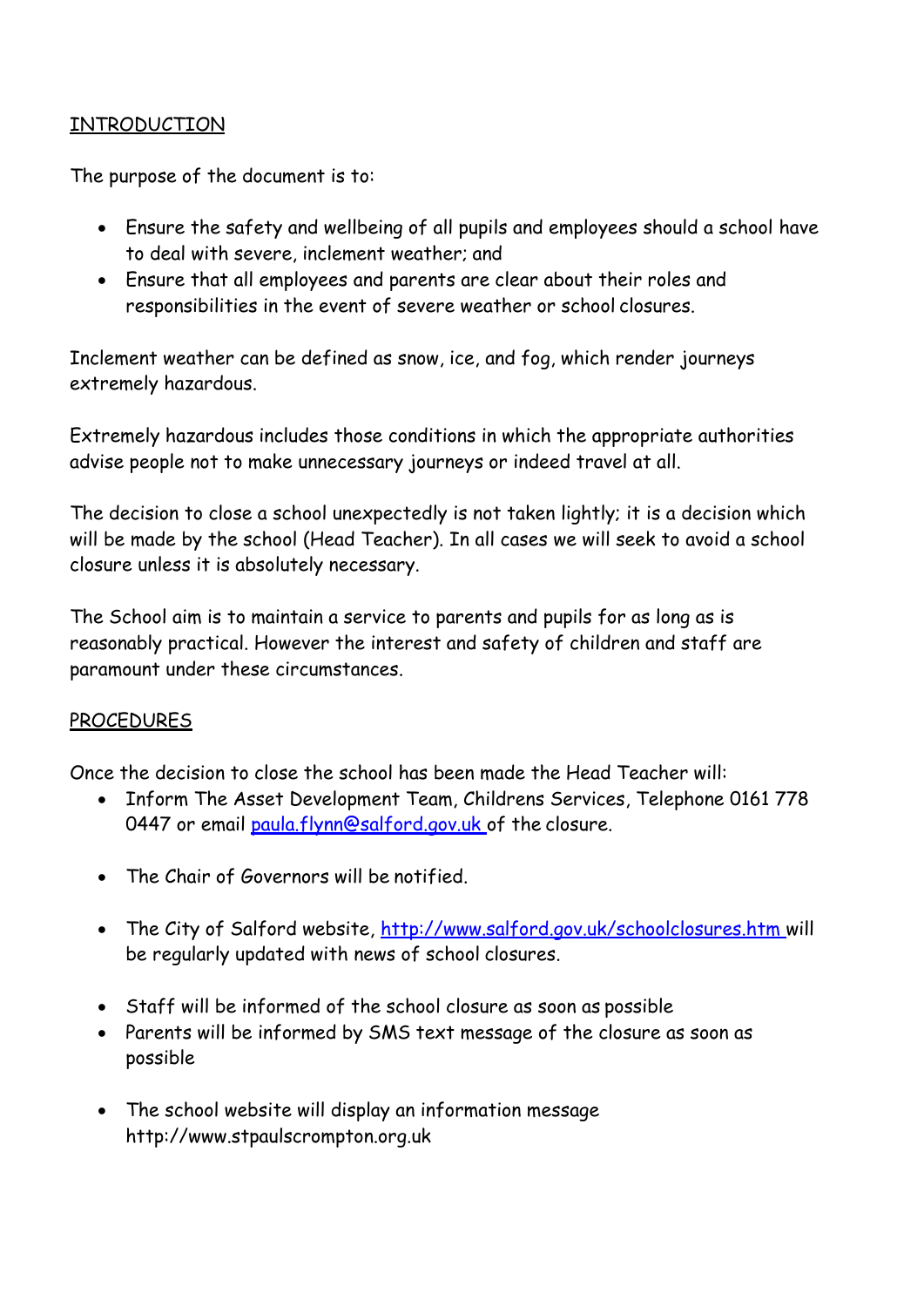- The school closure will be posted on BBC Manchester Radio and Key 103 radio Stations (0161 200 2000 or 228 2255).
- If the closure lasts longer than 1 day, further text messages will be sent to parents and staff and web site will be updated if possible.
- Staff will be updated daily
- A return to school will be notified to parents and staff and web site will be updated.

#### RESPONSIBILIITES

#### PARENTS

- Keep school informed of any changes in mobile telephone numbers
- Check mobile phone for messages, and relevant web sites

#### **STAFF**

- Keep school informed of any changes in mobile telephone numbers
- Check mobile phone for messages, and relevant web sites

# HEAD TEACHER

- To keep the Local Authority full informed
- To keep Parents and Staff full informed
- To keep the Chair of Governors informed

# FULL OR PARTIAL RE-OPENING

# RESPONSIBILITIES

# HEAD TEACHER

• Risk Assessment carried out to ascertain whether it is safe for staff and pupils to return to school which would include:

Heating system working Ensure pathways have been prioritised and cleared Car parking facilities Risk of slipping on floors inside school Staffing levels are appropriate There are the facilities and staffing for school meals